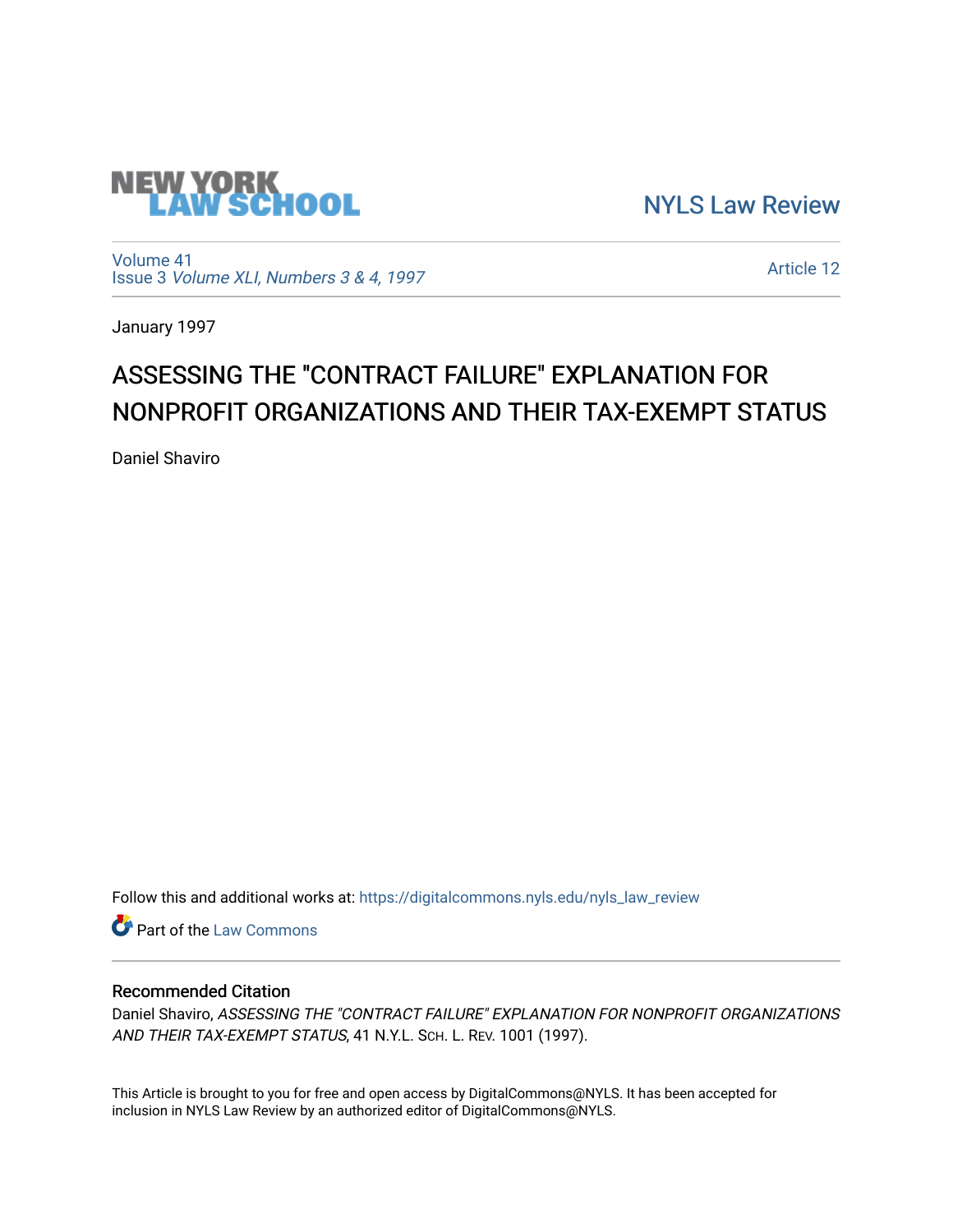### ASSESSING THE "CONTRACT FAILURE" EXPLANATION FOR NONPROFIT ORGANIZATIONS AND THEIR TAX-EXEMPT STATUS

#### DANIEL SHAVIRO\*

The best known account in recent legal or economic literature of why certain organizations use the nonprofit form, and when or why they ought to be tax-exempt, comes from Henry Hansmann.<sup>1</sup> Hansmann argues that the nonprofit form prevails where it does because it responds efficiently to problems of "contract failure" where behavior is hard to monitor.2 For example, I might not trust a for-profit company to use my donation to provide famine relief in a foreign country or to render "complex personal services" such as nursing care, given the difficulty of observing performance directly.<sup>3</sup> The nonprofit structure is supposed to increase one's confidence in the company's good-faith behavior.<sup>4</sup>

Hansmann further argues that the nonprofit form can lead to inefficient under-investment in the sectors to which it is best suited, since nonprofits cannot attract conventional equity capital and have difficulty even attracting sufficient loan capital.<sup>5</sup> Tax exemption could be seen as responding to this inefficiency by allowing nonprofits to keep more of whatever cash they nonetheless succeed in attracting.<sup>6</sup>

How well do Hansmann's arguments hold up after close to twenty years? Overall, I would say they hold up well, but they are better at explaining nonprofits than at supporting tax exemption.<sup>7</sup> Moreover, Hansmann mainly emphasizes only one of the two key characteristics that nonprofit organizations generally share. In addition to being nonprofit in form, they generally provide services in fields that have a certain aura of

*4. See id.* at 851-54. Hansmann notes, however, that nonprofit status "is a rather crude consumer protection device." *Id.* at 871.

*5. See* Henry Hansmann, *The RationaleforExempting Nonprofit Organizations from Corporate Income Tacation,* 91 YALE L.J. 54 (1981).

*6. See id.* at 72-75.

*7. See id.* at 96. Hansmann argues far more strongly for the claim that the under-investment view provides the best available argument for nonprofits' tax exemption than for the claim that this view in fact supports the treatment of nonprofits under present law. *See id.* at 72-75.

1001

<sup>\*</sup> Professor of Law, New York University School of Law. I am grateful to Henry Hansmann and John Simon for comments on an earlier draft.

*<sup>1.</sup> See* Henry B. Hansmann, *The Role of Nonprofit Enterprise,* 89 YALE L.J. 835 (1980).

*<sup>2.</sup> See id.* at 845.

*<sup>3.</sup> See id.* at 846.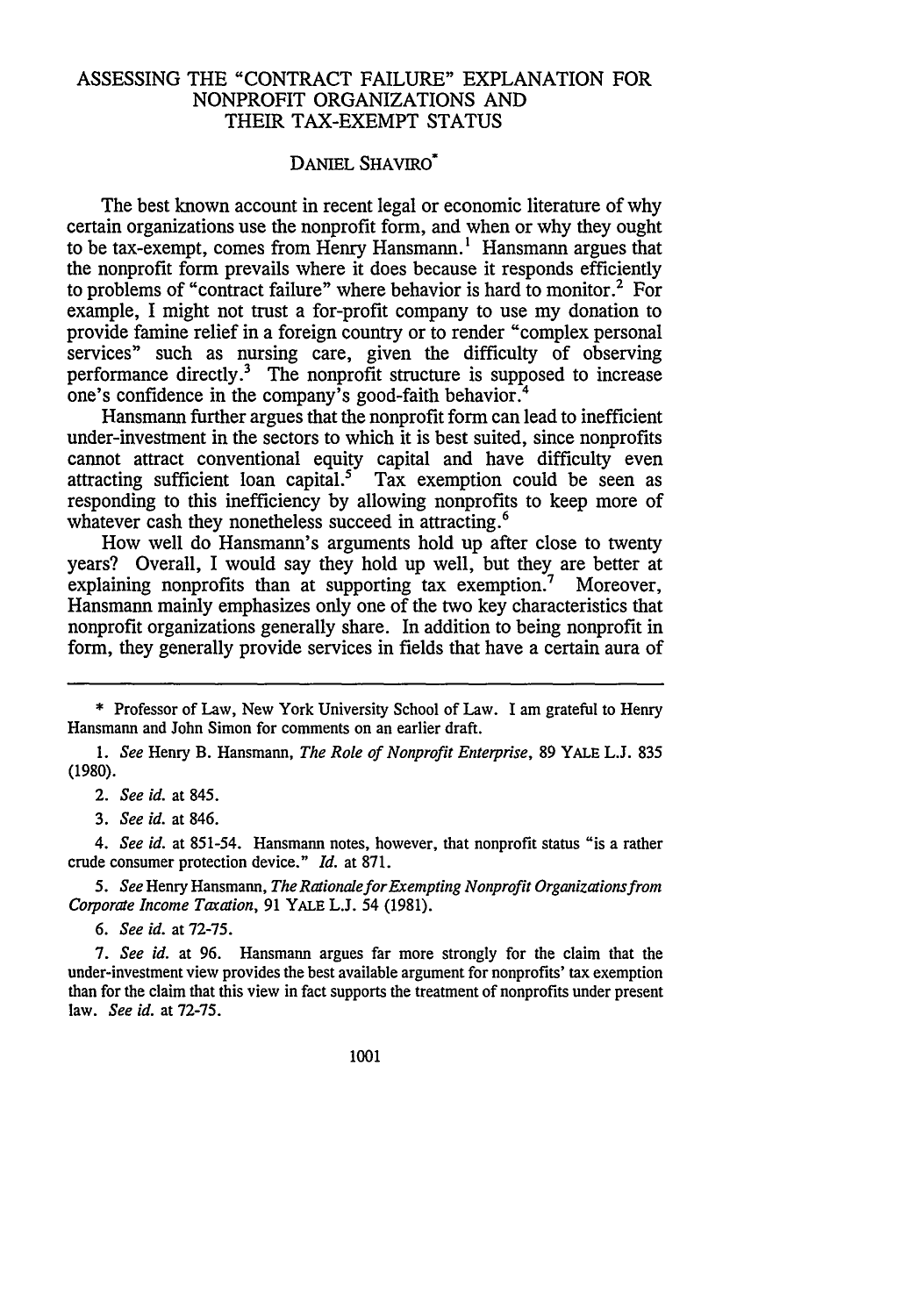virtue or public-spiritedness, making the word "charitable" not wholly inapposite. Consider § 501(c)(3) of the Internal Revenue Code, which lists the following exempt purposes: religious, charitable, scientific, testing for public safety, literary, educational, and prevention of cruelty to children or animals.' The nonprofit field was characterized by this focus on charity, virtue, or public-spiritedness even before the income tax created incentives for the link.<sup>9</sup> Surely both of the typical nonprofit's two key defining characteristics are important, and perhaps the greatest interest lies in explaining their overlap.

#### I. EXPLAINING NONPROFITS

With regard to explaining nonprofits, my favorite example to test the contract failure view is automobile repair shops. Here is a "complex personal service" or a setting rife with "contract failure," if ever there was one. All car-owners know the feeling of being told, "in addition to the oil change, you also need two thousand dollars of engine work." They often agree to have the costly extra work done because the risk of a car breakdown is high and they cannot judge for themselves, but certainly the for-profit setting arouses deep distrust. So why (so far as I know) are there no nonprofit automobile repair shops?

Hansmann discusses this very example,<sup>10</sup> but to my mind does not make quite enough of it. He suggests that, when people are buying private goods for their own personal consumption, contract failure is unlikely to be bad enough to require the very crude response that nonprofit status offers.<sup>11</sup> Presumably, the claim is that, in the private personal Presumably, the claim is that, in the private personal consumption setting, good faith performance is easier to observe. But is that really true? In the automobile repair case, how likely am I ever to find out if I needed the engine work that I agreed to? Is the case any different from, say, medical services, in which nonprofits play a major role? Indeed, is getting the needed information harder here than in the foreign famine relief case, where industry concentration, embodied by organizations such as the Red Cross, UNICEF, and the United Way, provides a stronger reputational bond than one can find in what is

- 10. *See* Hansmann, *supra* note 1, at 868-72.
- *11. See id.* at 871.

*<sup>8.</sup> See* I.R.C. § 501(c)(3) (1986).

*<sup>9.</sup>* See, e.g., **W.** HARRISON WELLFORD & **JANNE G.** GALLAGHER, **UNFAIR** COMPETITION? **THE CHALLENGE** TO CHARITABLE TAX EXEMPTION 29-46 (1988) (discussing the historical tradition of nonprofit enterprise, in part to support the separate point that charging fees for charitable services has long been common).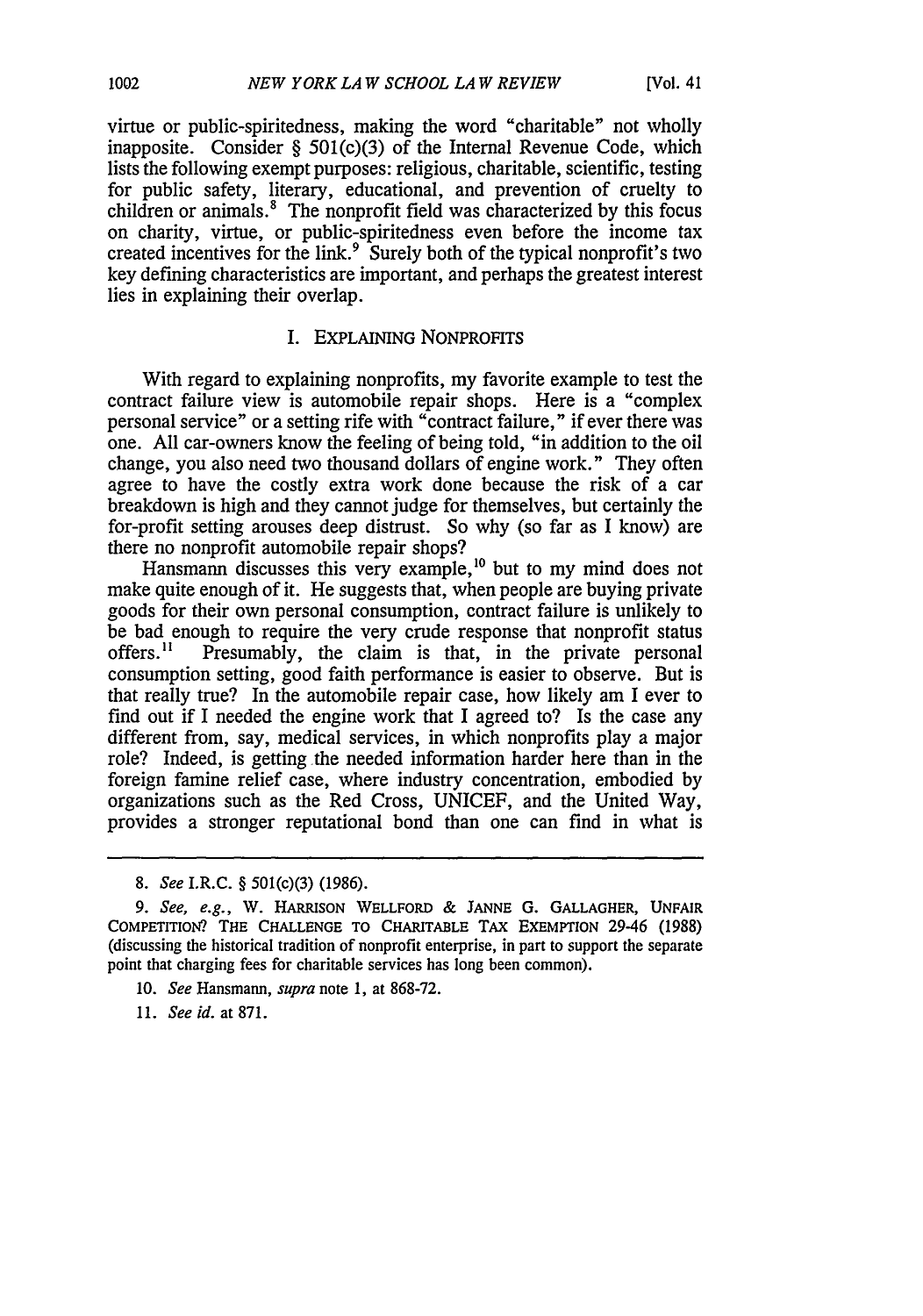clearly-presumably due to factors that affect the efficient scale of production—the more decentralized realm of repairing automobiles? $12$ 

Thus, one must examine more closely why there are nonprofits in such fields as charity work, the "high"—though generally not popular—arts, education, and medicine, but not in automobile repair, even though the "contract failure" problem may apply with comparable force to all. I think the answer can be approached from either the demand side, where people decide how to spend their money (with regard to both donations and purchases), or the supply side, where people decide what services to offer and in what settings to offer the services.

Curbing the profit motive through use of the nonprofit form initially leaves us with a black box. Yes, it may ease certain concerns about good faith performance, but what remains in their place? What all the typical nonprofit areas have in common is a fair chance of attracting workers who care about nonprofits; for example, people who want to do charity work, public radio, or academic scholarship, and may even be willing to accept a lower salary to do this sort of work. Prospective donors or service buyers know that these people exist, and not only worry less about bad faith or abuse, but have in mind a plausible and reassuring set of alternative motivations.

Someone who tried to offer automobile repair services on a nonprofit basis would have difficulty inspiring similar confidence. Prospective customers would probably conclude that it was either a scam, or that the lack of a profit motive did more harm than good by discouraging assiduous effort. Imagine what quality of service most people might expect if a government bureaucracy, with its similar lack of profit motive-say, New York's Department of Motor Vehicles-began offering automobile repair services to residents.

Shifting to the supply side, $\frac{13}{2}$  suppose that you were thinking of establishing a nonprofit organization. Given the bar on attracting conventional equity, could you at least receive cheap and highly motivated labor? Here the loosely charitable activity focus is crucial. You might find people who want to do alms work, public radio, or scholarship, and who would forego a higher salary elsewhere, but it would be hard to find

<sup>12.</sup> *See id.* at 870-71. Hansmann agrees that the efficient scale of production in an industry is important, and notes that where it is small the nonprofit form may make little difference in service providers' expected behavior. While he rightly emphasizes that the nonprofit constraint can make more of a difference in large organizations, he does not rebut the possibility that they also have an offsetting lesser need for the constraint because of their greater ability to post an effective reputational bond. *See id.*

<sup>13.</sup> *See id.* at 899-901. While Hansmann mainly provides a demand side explanation for nonprofit organizations, he provisionally sketches a supply side argument that resembles my own in an appendix. *See id.*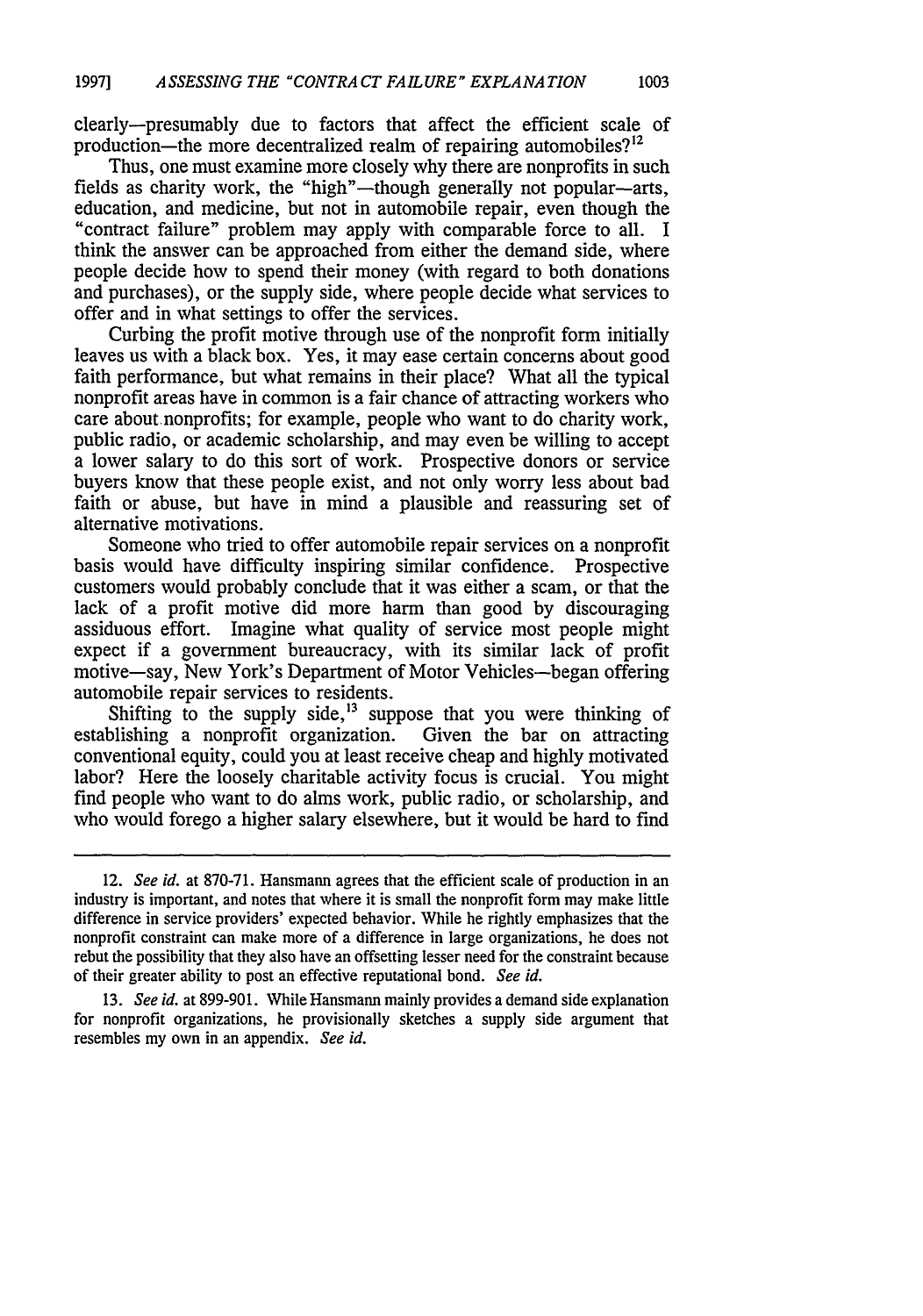automobile repairmen with the same sentiments. In the traditional charitable fields, your nonprofit status might help to reassure them that you would do it in a suitable way, in effect, solving their contract failure problem as prospective employees. So, in the traditional nonprofit fields but not others, nonprofit organizations may have a supply side as well as a demand side advantage.

I would revise Hansmann's "contract failure" theory to rely more clearly and explicitly on expected taste. The taste element involves the fact that, in general, only nonprofits in fields with a loosely charitable, virtuous, or public-spirited halo or aura attract, and are known to attract, a certain type of motivated individual. In the end, however, Hansmann and I differ here in little beyond emphasis. He concedes that the nonprofit form may work better in some areas than others "for reasons rooted in cultural norms or individual preferences."<sup>14</sup> That he does not pursue this may reflect a tradition among economists, exemplified in a famous article by Gary Becker and George Stigler called *De Gustibus Non Est Disputandum,"5* urging that one try to explain as many phenomena as possible without relying on detailed claims about people's underlying taste.<sup>16</sup> Relying on detailed claims about taste can be a type of cheating, because it often short-circuits empirical testing and might be made unnecessary by working harder within the more parsimonious conventional premises. Here, however, I believe it is unavoidable.

#### II. EXPLAINING TAX EXEMPTION

Why are nonprofits often tax-exempt? Without exemption, nonprofits would not only owe income tax, but also sales and property taxes, and they would pay higher postal rates. Whether or not these exemptions, low rates, and other benefits, such as the charitable deduction, are in the end correct policy, there is widespread agreement that they are at least plausible. Thus, even Stanley Surrey, the great foe of nearly all special incentives within the income tax, thought some form of government aid to charitable organizations might be justified.<sup>17</sup>

Hansmann is right to dismiss the earlier argument for income tax exemption by Boris Bittker and George Rahdert, which focuses on the

<sup>14.</sup> *Id.* at 871.

<sup>15.</sup> *See* George **J.** Stigler & Gary S. Becker, *De Gustibus Non Est Disputandum,* **67** AM. **ECON.** REv. 76 (1977).

<sup>16.</sup> *See id.* at 76.

**<sup>17.</sup>** *See* **STANLEY S. SURREY,** PATHWAYS **TO** TAX **REFORM: THE CONCEPT OF** TAX EXPENDITURES **230-32 (1973).**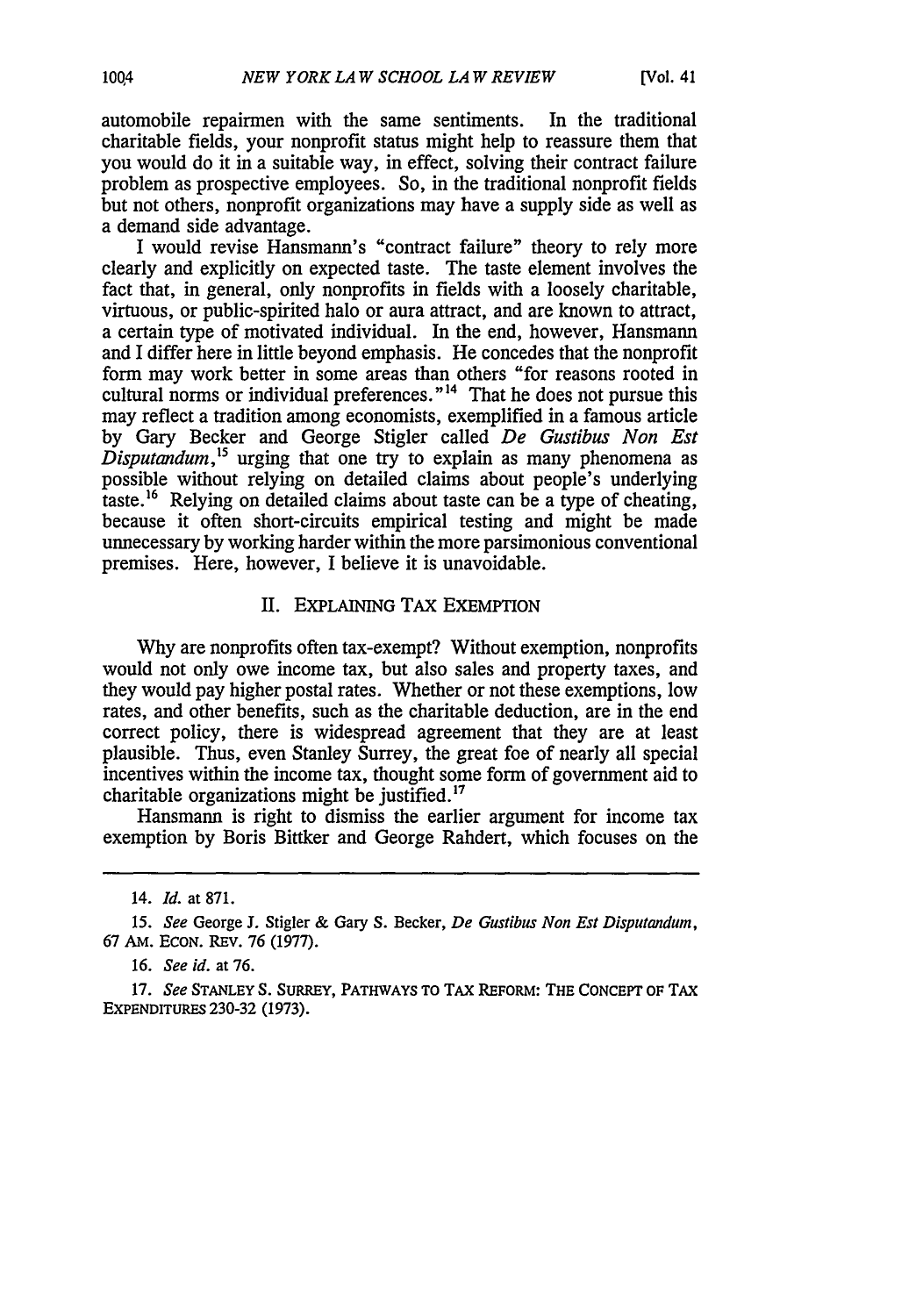alleged impossibility of measuring nonprofits' taxable income.<sup>18</sup> Bittker and Rahdert treat as insoluble conundrums such questions as: Are donations income? If not, then what expenses should be disallowed as linked to income? At what rate should charitable organizations be taxed?<sup>19</sup> Hansmann notes that these arguments only apply to the income tax and cannot explain the broader policy of tax exemption.<sup>20</sup> He adds that it would be quite easy to treat donations as income, and treat the cost of providing charitable services as business expenses.<sup>21</sup>

Even if one has a taste for income tax formalism, and thus believes that the key question is what the word "income" really means, this is a very plausible move. Henry Simons pointed out that gifts make recipients better off and are notionally part of their income, while also a kind of consumption expenditure by donors.<sup>22</sup> These arguments extend quite well to the charitable entity setting, where, absent any grounds for subsidy, taxing the organization, net of its expenses, could be thought a reasonable proxy for taxing its beneficiaries directly, despite the conceded impossibility-rather over-emphasized by Bittker and Rahdert-of taxing them at precisely the right rate.<sup>23</sup>

More fundamentally still, however, as Hansmann puts it in a notable early critique of the tradition of income tax formalism,

simple analogies and metaphors ...will not yield a satisfying answer as to whether or not we should tax the net earnings of nonprofit organizations. Rather, we must examine and judge the

21. *See id.*

22. *See* HENRY C. SIMONS, PERSONAL INCOME TAXATION: THE DEFINITION OF INCOME AS A PROBLEM OF FISCAL POLICY 56-58 (1938). A similar argument is made in JOSEPH M. DODGE, THE LOGIC OF TAX: FEDERAL INCOME TAX THEORY AND POLICY 103 (1989). There is, of course, the well-known argument by William Andrews that gifts ought in principle to be deducted from donors' income because the donated funds are not tangibly consumed by them. *See* William D. Andrews, *Personal Deductions in an Ideal Income Tax,* 86 HARV. L. REV. 309, 348 (1972). While my objection to Andrews's argument is ultimately substantive, his view can be criticized even in more formalist terms, as relying on a rather fine and poorly motivated distinction between different voluntary uses of funds. Why is one person better-off than another (and thus deemed to have more income) simply because she has a taste for making donative transfers rather than, say, for attending theatrical or sporting events?

23. *See* Bittker & Rahdert, *supra* note 18, at 314-16. The difficulty of picking the precisely correct proxy tax rate hardly necessitates choosing a rate of zero.

<sup>18.</sup> *See* Boris I. Bittker & George K. Rahdert, *The Exemption of Nonprofit Organizations from Federal Income Taxation,* 85 YALE L.J. 299 (1976).

<sup>19.</sup> *See id.* at 307-14.

<sup>20.</sup> *See* Hansmann, *supra* note 5, at 58-62.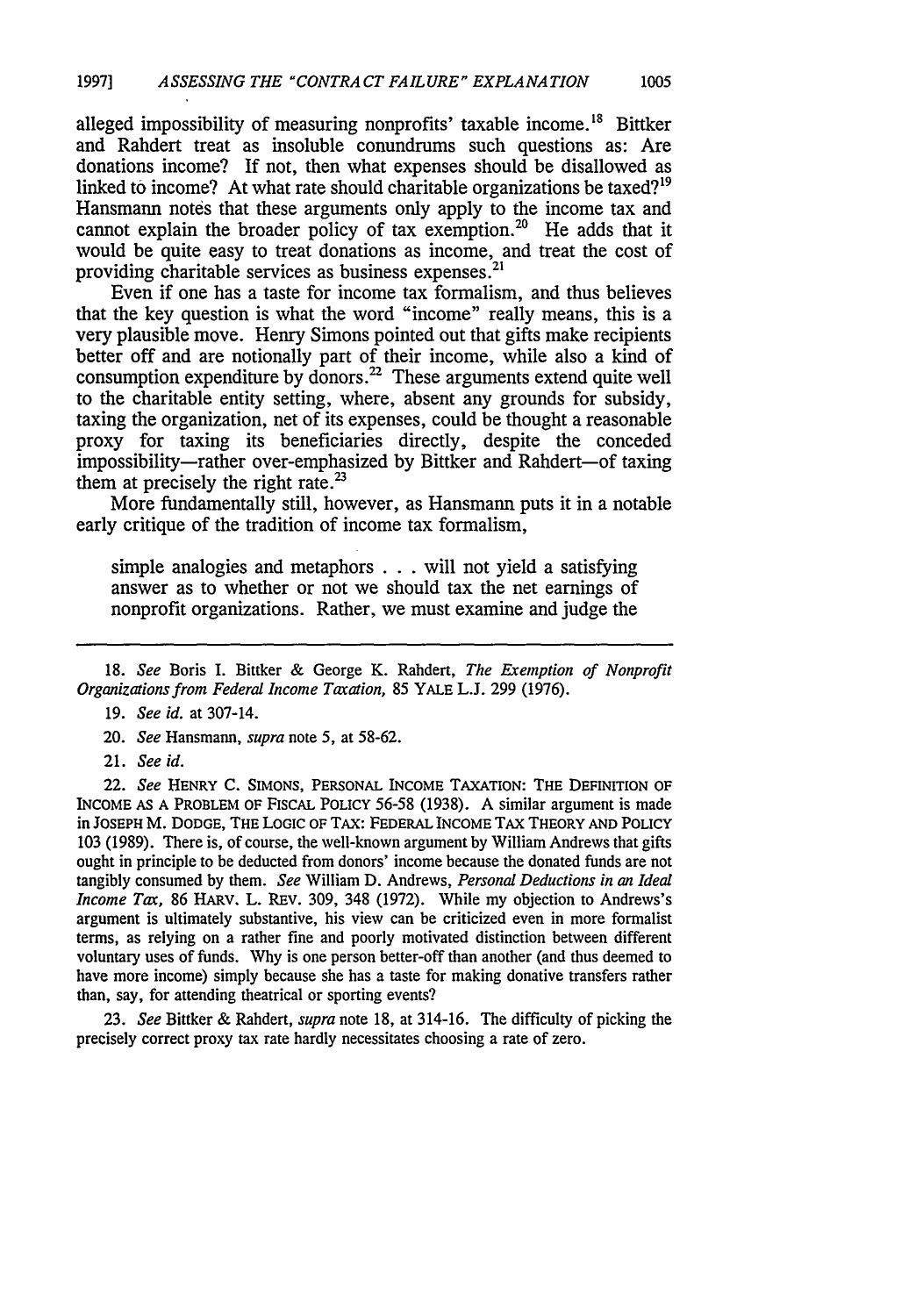actual consequences of imposing such a tax. That is, we must consider what the world would look like both with and without such a tax, and then decide which world we like better.<sup>24</sup>

Thus, the case for allowing nonprofits to be tax-exempt must be based on providing a desirable subsidy, rather than simply following form or the definition of income. However, I find Hansmann's rationale for the subsidy unsatisfying, or at least tangential. He argues that, once the nonprofit form prevails, or at least is part of the mix in particular sectors of the economy, those sectors may tend to suffer from inefficient underinvestment.<sup>25</sup> Nonprofits cannot attract equity capital by offering investors a profit share, and they ostensibly have trouble borrowing enough capital from banks and other lenders.

I have two problems with this argument. First, the nonprofit form impedes capital flows in both directions. It does not merely deter capital from flowing in, but also prevents capital from flowing out. If John and Catherine MacArthur had left their money to the automobile industry, it would have flowed right back out as soon as profitability, reflecting the optimal level of investment in that industry, declined. Because they left it to a charitable foundation, however, it will stay in the charitable sector indefinitely.

Given the two-way character of the impediments to capital flow, how do we know that nonprofit investment is too low relative to other investment? Even if new charitable needs are always arising, tax exemption may do little good on balance if it mainly locks in capital to old charitable organizations where the need for it is no longer as great.

To be sure, Hansmann agrees that this can happen, and that undercapitalization is only a possibility, not a certainty.<sup>26</sup> He has argued that exemption should be withdrawn where there is evidence of overcapitalization, as perhaps in the case of hospitals.<sup>27</sup> My conclusion is that, in general, there is no systematic reason to expect under-investment that calls for a subsidy, rather than over-investment that might perhaps call for a penalty, because of the two-way impediments to capital flow.

My second problem with the under-capitalization argument for tax exemption is that difficulty in attracting equity capital is simply one part

26. *See id.* at **74-75.**

27. *See* Henry Hansmann, *The Changing Roles of Public, Private, and Nonprofit Enterprise in Education, Health Care, and Other Human Services, in* INDIVIDUAL AND SOCIAL RESPONSIBILITY: **CHILD** CARE, EDUCATION, **MEDICAL** CARE, **AND** LONG-TERM CARE **IN** AMERICA 245, **255** (Victor R. Fuchs ed., **1996).**

<sup>24.</sup> Hansmann, *supra* note 5, at 64.

*<sup>25.</sup> See id.* at 72.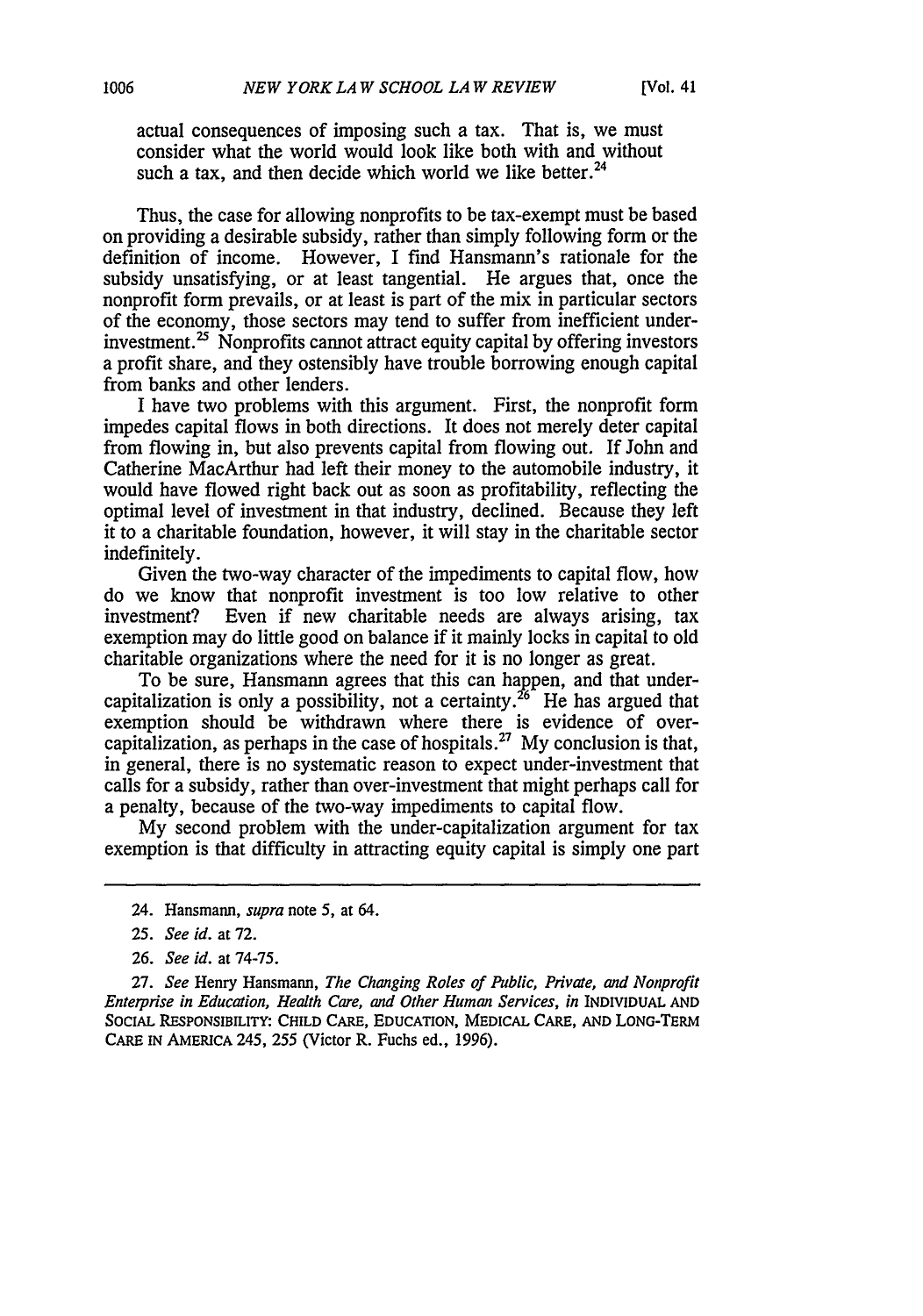of the trade-off between the profit and nonprofit forms of enterprise.<sup>28</sup> Similarly, the corporate form is superior to the partnership form in some respects but inferior in others. Where there are two alternative forms and each has the virtues of its vices and *vice versa,* it does not necessarily follow that one form ought to be subsidized by reason of one of the vices. The weakening in the nonprofit sector of the profit motive's beneficial consequences for incentives, and the fact that certain investors therefore do not want to contribute resources to it, are relevant to the optimal allocation of resources as between sectors of the economy.

Thus, in the end I believe that the under-capitalization argument adds little, if anything, to the case for exempting nonprofit organizations from tax. In this regard, Hansmann and I may not greatly disagree, because he concludes that it leaves "the justification for the exemption **...** less clearcut than has commonly been supposed."29 **I** believe that fundamentally the case for tax exemption, as well as other special tax and non-tax benefits for nonprofit organizations, must rest squarely, and more or less exclusively, on the view that the activities these organizations engage in merit public support. The basic argument, which may fail to support the benefits enjoyed by some  $\S$  501(c)(3) organizations, rests on two main claims. First, the organizations are providing public goods or engaging in activities that have positive externalities. And second, in areas where the organizations are active, decentralized private provision is either preferable-at least in part-to direct government provision, or necessary in practice to compensate for government's failure to do all that it should.

Now this may seem, no less than the under-investment argument, to emphasize only one of the organizations' two linked qualities: nonprofit form and broadly charitable purpose. Here, however, I would return to Hansmann's contract failure argument, as modified above. Taxpayers, when deciding which charitable organizations to subsidize, are in much the same position as individuals deciding where to direct their consumer or donor dollars. Thus, taxpayers are properly encouraged by the nonprofit constraint in cases where a reassuring alternative set of motivations seems plausible. This brings us full circle to an appreciation of Hansmann's seminal contribution.

28. *Cf.* Hansmann, supra note **5,** at 74 (noting this objection). 29. *Id.* at 96.